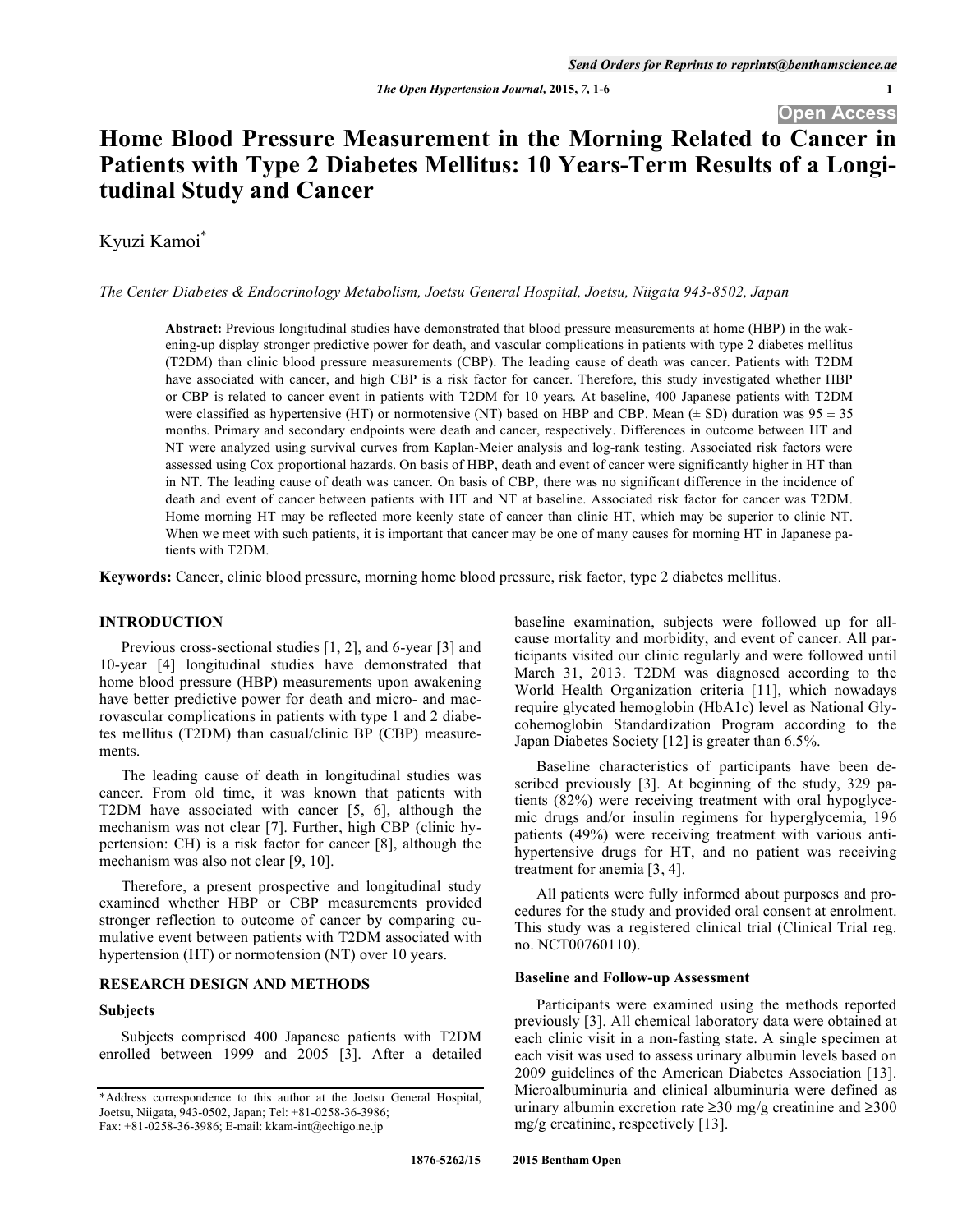## **2** *The Open Hypertension Journal,* **2015***, Volume 7 Kyuzi Kamoi*

CBP was measured once in each clinic visit [3]. Although HBP was measured every day in the morning within 10 minutes after awakening in the sitting position, HBP value assessed for this study used the value measured once in the same morning at each clinic visit [3, 4].

CH and home morning hypertension (HMH) were defined as systolic blood pressure (SBP)  $\geq$  130 mmHg and/or diastolic blood pressure (DBP)  $\geq$  85 mmHg, respectively, whereas clinic normotension (CN) and home morning normotension (HMN) were defined as SBP <130 mmHg and DBP <85 mmHg, respectively. The reason of same threshold used for both clinic and morning values was based on criteria of the 1999 World Health Organization-International Society of Hypertension guidelines [14] because this study started in 1999.

At baseline, HT or NT was determined on basis of HBP and CBP measurements. Based on HBP, subjects were divided into patients with HMH and HMN, and antihypertensive drug use at baseline and end-point was determined in each group [3, 15]. Sustained HMH and sustained HMN were defined when values met the definitions of blood pressure from baseline through end-point [3]. In addition, based on CBP, subjects were divided into CH and CN patients. These patients were followed using same methods used for patients with HMH or HMN [3, 4].

Microvascular complications included nephropathy, neuropathy and retinopathy. Macrovascular complications were consisted of coronary heart disease, cerebrovascular disease, and peripheral artery obstruction [3, 4]. Event for cancer was classified by its anatomic origin and diagnosed by symptoms and laboratory findings [5].

For ethical reasons, patients were treated with various anti-hypertensive, anti-diabetic, anti-dyslipidemic, antihypercoagulative, and anti-anemic agents during course of the study by their own doctors [3, 4].

## **Study End-points and Outcome Measures**

Outcome results considered only the first event in each subject [3, 15].

The primary end-point was death from any cause [3, 4]. The death of patients was confirmed by author self and then patients had been checked values of HBP at wakening-up and CBP one day before death based on the medical record.

The secondary end-point was cancer event. The event of caner was defined as diagnostic cancer using the medical records when they had medical examination because of their bad way. Therefore, it was not defined as mortality. The values of HBP and CBP measured were examined on the day of diagnosis based on the medical record. Information of cancer in some patients informed author from their acquaintances.

#### **Risk Factor Assessment for Outcomes**

 Risk factors included aging, gender and obesity (BMI) in baseline and end-point related to cancer event as reported previously were determined [9]. Laboratory variables as HbA1c, triglyceride, total cholesterol, high density lipoprotein, low density lipoprotein, and creatinine in serum, and urinary albumin excretion rate were also determined as risk factors. Chronic complications, and therapies of before (baseline therapy) and after conducting a follow-up survey (additional therapy) were determined as additional risk factors. The 6-month interval minimizes bias owing to the fall or the rise in HBP or CBP measurement [15].

## **STATISTICAL METHODS**

## **Baseline**

All results are presented as means  $\pm$  SD. Mean values were compared using paired or unpaired student *t* test. To compare the prevalence of various complications or medical treatments in patients with and without HT on basis of HBP or CBP, Fisher's exact test with two-tailed P values was used [3, 4].

## **End-points and Outcome Measures**

Differences in outcomes for each end-point of death and event of cancer between patients with HT and NT on basis of HBP or CBP measured at baseline and end-point [3, 4] were assessed using Kaplan-Meier survival curves and then compared by hazard ratio using log-rank test, in which hazard ratio and 95% confidence intervals were calculated [3, 4].

### **Risk Factor Assessment for Outcomes**

Risk factors excluded blood pressure, which determined to be related to outcome were assessed by Cox proportional hazard analysis [3, 4].

Analysis was performed using Prism version 6.03 software (GraphPad Software, CA, USA) and R version 3.0.2 (The R Foundation for Statistical Computing, Vienna, Austria). Two-tailed values of P<0.05 were considered statistically significant.

## **RESULTS**

## **Baseline Characteristics of Patients**

Baseline characteristics of patients classified as HT or NT on basis of HBP and CBP were described previously [3].

## **End-points and Outcome Measures**

Based on HBP, 286 patients (71.5%) with HMH at baseline were deceased to be 122 patients (31%) with HMH at end-point (Tables **1** and **2**). On the other hand, 114 patients (28.5%) with HMN at baseline were increased to be 278 patients (70%) with HMN at end-point (Tables **1** and **2**). Among them, 172 patients (43%) with HMH at baseline and 68 patients (17%) with HMH at end-point were received anti-hypertensive drugs, respectively, whereas 22 patients (5.5%) with HMN at baseline and 126 patients (31.5%) with HMN at end-point were received anti-hypertensive drugs, respectively. Sustained HMH was seen in 100 patients (27%), whereas sustained HMN was seen in 92 patients (23%). Namely, 186 patients (46.5 %) changed from HMH to HMN, while 22 patients (5.5%) changed from HMN to HMH.

Based on CBP, 283 patients (71%) with CH at baseline were decreased to be 117 patients (29.5%) with CH at endpoint (Table **1**). On the other hand, 172 patients (43%) with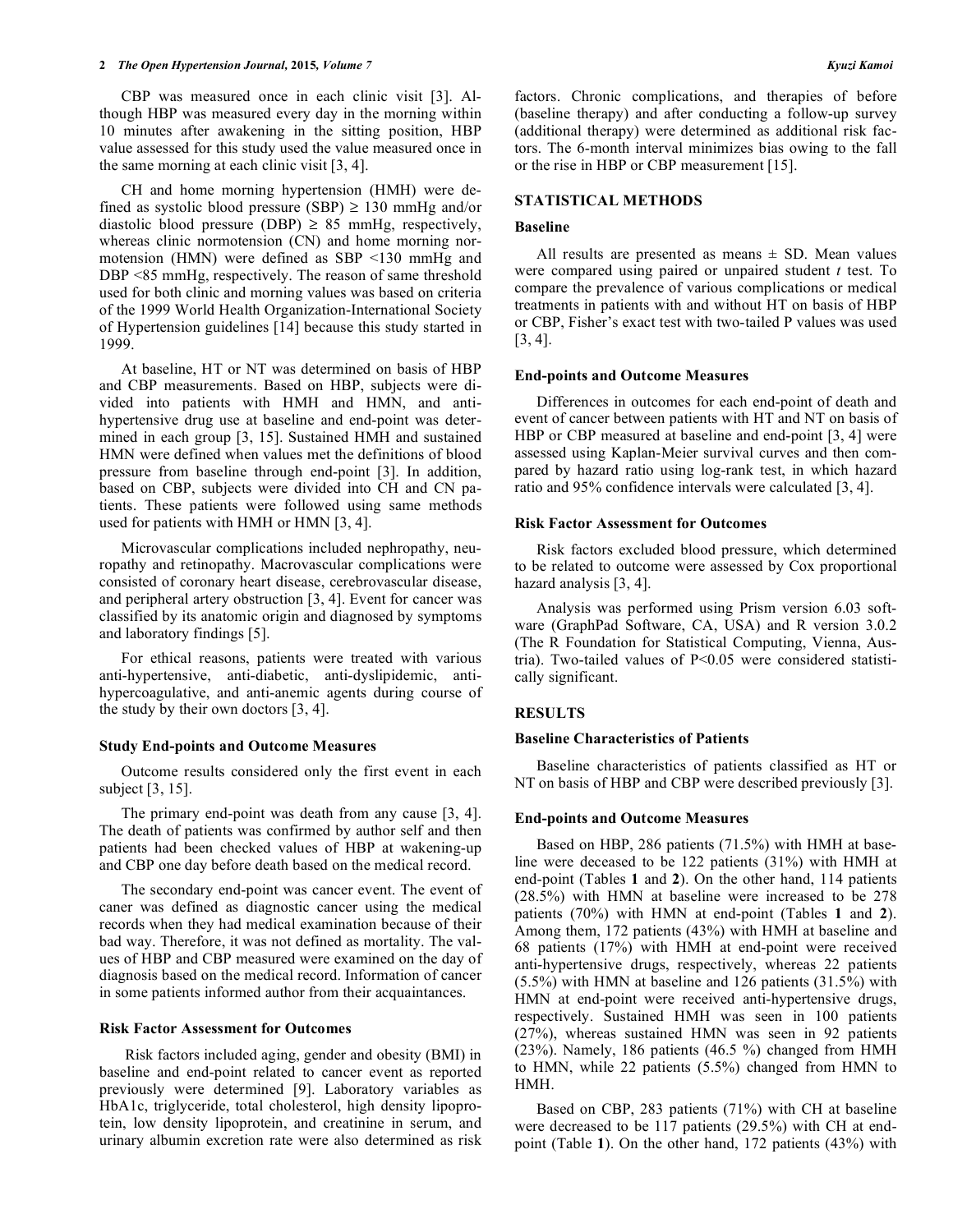| Outcome                     | Patient status on HBP at baseline (n=400) |                     |                     |           | Patient status on CBP at baseline (n=400) |                     |                     |        |
|-----------------------------|-------------------------------------------|---------------------|---------------------|-----------|-------------------------------------------|---------------------|---------------------|--------|
|                             | <b>Hypertension</b>                       | <b>Normotension</b> | <b>Hazard ratio</b> | Þ         | <b>Hypertension</b>                       | <b>Normotension</b> | <b>Hazard ratio</b> | D      |
|                             | $(n=286)$                                 | $(n=114)$           | $(95\%CI)$          |           | $(n=283)$                                 | $(n=117)$           | $(95\%CI)$          |        |
| Primary outcome<br>Death    | 66                                        | 14                  | $1.7(1.1-2.5)$      | $0.0001*$ | 50                                        | 30                  | $0.7(0.4-2.2)$      | 0.2172 |
| Secondary outcome<br>Cancer | 53                                        | 12                  | $1.9(1.0-3.0)$      | $0.0251*$ | 49                                        | 16                  | $1.2(0.7-2.0)$      | 0.5582 |

# **Table 1. Primary and secondary outcomes based on home blood pressure (HBP) and clinic blood pressure (CBP) measured at baseline.**

Characteristics of patients at baseline on basis of HBP and CBP measurement are shown in a report described previously. The 400 patients in each group were classified as having hypertension or normotension according to values of blood pressure measured in the home or in the clinic at start of this study, respectively. Differences in primary and secondary outcomes for new or worsened events of endpoint between hypertensive patients and normotensive patients measured at baseline in each group were assessed using survival curves from the Kaplan-Meier method, and comparisons were analyzed using hazard ratios by the log-rank test. \*Significant difference between hypertensive and normotensive patients. CI, confidence interval.

**Table 2. Primary and secondary outcomes based on home blood pressure (HBP) and clinic blood pressure (CBP) measured at endpoint.** 

| Outcome                     | Patient status on HBP at endpoint (n=400) |              |                     |           | Patient status on CBP at endpoint (n=400) |              |                     |           |
|-----------------------------|-------------------------------------------|--------------|---------------------|-----------|-------------------------------------------|--------------|---------------------|-----------|
|                             | <b>Hypertension</b>                       | Normotension | <b>Hazard ratio</b> | P         | <b>Hypertension</b>                       | Normotension | <b>Hazard ratio</b> | D         |
|                             | $(n=122)$                                 | $(n=278)$    | $(95\%Cl)$          |           | $(n=172)$                                 | $(n=228)$    | $(95\%$ CI)         |           |
| Primary outcome<br>Death    | 41                                        | 39           | $2.7(1.9-3.9)$      | $0.0001*$ | 47                                        | 33           | $1.9(1.3-3.1)$      | $0.0024*$ |
| Secondary outcome<br>Cancer | 27                                        | 38           | $2.1(1.3-4.1)$      | $0.0014*$ | 35                                        | 30           | $1.8(1.1-2.9)$      | $0.0110*$ |

The 400 patients in each group were classified as having hypertension or normotension according to values of blood pressure measured in the HBP or in CBP at endpoint of this study, respectively. Differences in primary and secondary outcomes for new or worsened event of endpoint between patients with hypertension and normotension measured at endpoint in each group were assessed using survival curves from the Kaplan-Meier method, and comparisons were analyzed using hazard ratios by the log-rank test. \*Significant difference between hypertensive and normotensive patients. CI, confidence interval.

CN at baseline were increased to be 228 patients (57%) with CN at end-point (Table **2**). Among them, 172 patients (43%) with CH at baseline and 68 patients (17%) with CH at endpoint were received anti-hypertensive drugs, respectively, whereas 22 patients (5.5%) with CN at baseline and 126 patients (31.5%) with CN at end-point were received antihypertensive drugs, respectively. Sustained CH was seen in 148 patients (37%), whereas sustained CN was seen in 84 patients (21%). Namely, 134 patients (33.5%) changed from CH to CN, while 34 patients (8.5%) changed from CN to CH. The remaining subjects did not change.

In terms of primary outcome, the detailed status was described previously [4]. Briefly, 80 cumulative deaths (20%) were observed over 10 years. Cause of death in 36, 20, 13, and 11 patients was cancer, CVD, CHD, and unknown, respectively. Among them, 32, 15, 10, and 9 patients ( $n = 66$ ; 16.5%) with HMH at baseline, and 27, 6, 5 and 3 patients  $(n = 41)$  (10%) with HMH at end-point were due to the same diseases, respectively.

The hazard ratio of primary outcome was significantly higher in HMH group than HMN group at baseline and endpoint (Tables **1** and **2**). There were no significant differences in the events between CH and CN groups at baseline, but significant difference appeared between these groups at endpoint (Tables **1** and **2**). However, the value of significant difference was significantly  $(P < 0.001)$  lower in CBP than in HBP (Table **2**).

In terms of secondary outcome, mean survey duration until end-point was  $92 \pm 78$  months (range 5-120 months). At baseline, two patients had cancer (0.5%); one patient had colon cancer and other patient had brain tumor. However, over 10 years, cancer event was observed in 65 patients  $(16\%)$ .

The hazard ratio of secondary outcome was significantly higher in HMH group than in HMN group at baseline (Table **1**) and end-point (Table **2**), although there was no significant difference in the event between CH and CN groups at baseline (Table **1**). However, significant difference appeared between these groups at end-point (Tables **1** and **2**). The value of significant difference was also significantly (P <0.001) lower in CBP than in HBP (Table **2**). Among them, all patients (100%) with HMH at baseline,17 patients (63%) with HMH at end-point, 27 patients (55%) with CH at baseline and 28 patients (80%) with CH at end-point were received anti-hypertensive drugs, respectively.

# **Risk Factor Assessment for Outcomes**

In terms of cancer's event, there were no confounding risk factors shown in baseline for patients with HMH measured at baseline (Table **3**). Additional therapy for HT and non-insulin therapy for hyperglycemia in end-point were also risk factors in patients with HMH measured at endpoint, although the hazard ratio in additional therapy for HT was less than 1.0 (Table **4**). There were no significantly risk factors in other variables.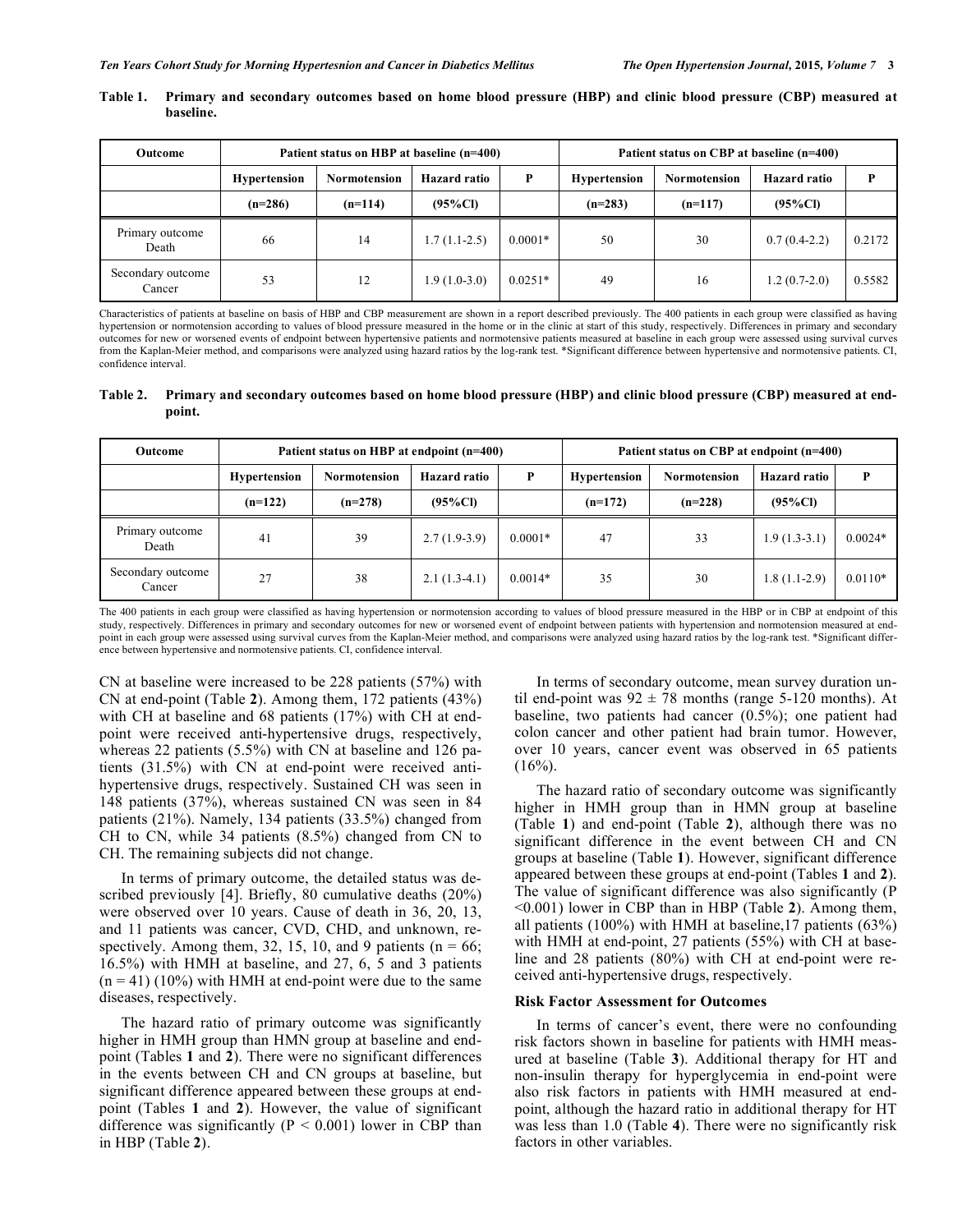#### **4** *The Open Hypertension Journal,* **2015***, Volume 7 Kyuzi Kamoi*

**Table 3. Risk factors for cancer event in patients with home morning hypertension (HMH) on basis of home blood pressure (HBP) measured at baseline.** 

| Variable                                    | Hazard<br>ratio | P value |  |
|---------------------------------------------|-----------------|---------|--|
| Age (years)                                 | 1.01            | 0.711   |  |
| Gender (Female/Male)                        | 0.52            | 0.079   |  |
| Duration (years)                            | 0.97            | 0.109   |  |
| BMI $(kg/m2)$                               | 0.92            | 0.153   |  |
| <b>Laboratory variables</b>                 |                 |         |  |
| HbA1c $(\%)$                                | 1.02            | 0.921   |  |
| Triglycerides (mg/dl)                       | 1.00            | 0.364   |  |
| Total cholesterol (mg/dl)                   | 1.01            | 0.195   |  |
| LDL-cholesterol (mg/dl)                     | 1.00            | 0.150   |  |
| HDL-cholesterol (mg/dl)                     | 1.00            | 0.927   |  |
| Serum creatinine (mg/dl)                    | 1.55            | 0.139   |  |
| Urinary albumin excretion (mg/g creatinine) | 1.00            | 0.269   |  |
| <b>Medical events</b>                       |                 |         |  |
| Microvascular complications                 | 1.01            | 0.918   |  |
| Macrovascular complications                 | 0.79            | 0.463   |  |
| <b>Medical treatments</b>                   |                 |         |  |
| Therapy for hypertension                    |                 |         |  |
| <b>Baseline</b>                             | 0.87            | 0.465   |  |
| Additional                                  | 0.85            | 0.237   |  |
| Therapy for diabetes mellitus               |                 |         |  |
| <b>Baseline</b>                             |                 |         |  |
| Non-insulin agents                          | 0.84            | 0.423   |  |
| Insulin Therapy                             | 1.15            | 0.725   |  |
| Additional                                  |                 |         |  |
| Non-insulin agents                          | 0.95            | 0.783   |  |
| Insulin Therapy                             | 0.86            | 0.757   |  |
| Therapy for dyslipidemia                    |                 |         |  |
| Baseline                                    | 0.67            | 0.660   |  |
| Additional                                  | 2.46            | 0.424   |  |
| Therapy for hypercoagulation and others     |                 |         |  |
| Baseline                                    | 2.75            | 0.424   |  |
| Additional                                  | 0.16            | 0.135   |  |

Cancer event was determined in patients with HMH on basis of HBP measured at baseline, which was determined by the log-rank test. Confounding factors at baseline were reported previously and were added as laboratory variables, chronic complications and therapies of before (baseline therapy) and after (additional therapy) conducting a follow-up survey, as additional risk factors. Blood pressures as a confounding factor were excluded because that they had significant in shown table 1. Associated risk factors among the confounding factors were assessed using hazard ratio by Cox proportional hazards modeling. Two-tailed value of P<0.05 was considered statistically significant as a confounding factor.

# **Table 4. Risk factors for cancer event in patients with home morning hypertension (HBP) on basis of home blood pressure (HBP) measured at end-point.**

| Variable                                    | Hazard<br>ratio | P value |
|---------------------------------------------|-----------------|---------|
| Age (years)                                 | 1.06            | 0.210   |
| Gender (Female/Male)                        | 0.42            | 0.185   |
| Duration (years)                            | 0.98            | 0.620   |
| BMI $(kg/m2)$                               | 0.99            | 0.908   |
| <b>Laboratory variables</b>                 |                 |         |
| HbA1c(%)                                    | 0.65            | 0.194   |
| Triglycerides (mg/dl)                       | 1.00            | 0.437   |
| Total cholesterol (mg/dl)                   | 1.02            | 0.254   |
| LDL-cholesterol (mg/dl)                     | 0.98            | 0.166   |
| HDL-cholesterol (mg/dl)                     | 0.99            | 0.729   |
| Serum creatinine (mg/dl)                    | 2.01            | 0.210   |
| Urinary albumin excretion (mg/g creatinine) | 1.00            | 0.437   |
| <b>Medical events</b>                       |                 |         |
| Microvascular complications                 | 1.11            | 0.641   |
| Macrovascular complications                 | 0.99            | 0.989   |
| <b>Medical treatments</b>                   |                 |         |
| Therapy for hypertension                    |                 |         |
| <b>Baseline</b>                             | 1.04            | 0.892   |
| Additional                                  | 0.46            | 0.005   |
| Therapy for diabetes mellitus               |                 |         |
| <b>Baseline</b>                             |                 |         |
| Non-insulin agents                          | 3.27            | 0.011   |
| Insulin Therapy                             | 3.82            | 0.097   |
| Additional                                  |                 |         |
| Non-insulin agents                          | 1.15            | 0.645   |
| Insulin Therapy                             | 0.24            | 0.150   |
| Therapy for dyslipidemia                    |                 |         |
| Baseline                                    | 0.07            | 0.160   |
| Additional                                  | 5.41            | 0.304   |
| Therapy for hypercoagulation and others     |                 |         |
| Baseline                                    | 2.26            | 0.992   |
| Additional                                  | 2.27            | 0.992   |

Cancer event was determined in patients with MH on basis of HBP at end-point, which was determined by the log-rank test. Confounding factors at end-point were same in the baseline characteristics of participants as report previously and were added as laboratory variables, chronic complications and therapies of before (baseline therapy) and after (additional therapy) conducting a follow-up survey, as additional risk factors. Blood pressures as a confounding factor were excluded because that they had significant in shown table 2. Associated risk factors among the confounding factors were assessed using hazard ratio by Cox proportional hazards modeling. Two-tailed value of P<0.05 was considered statistically significant as a confounding factor.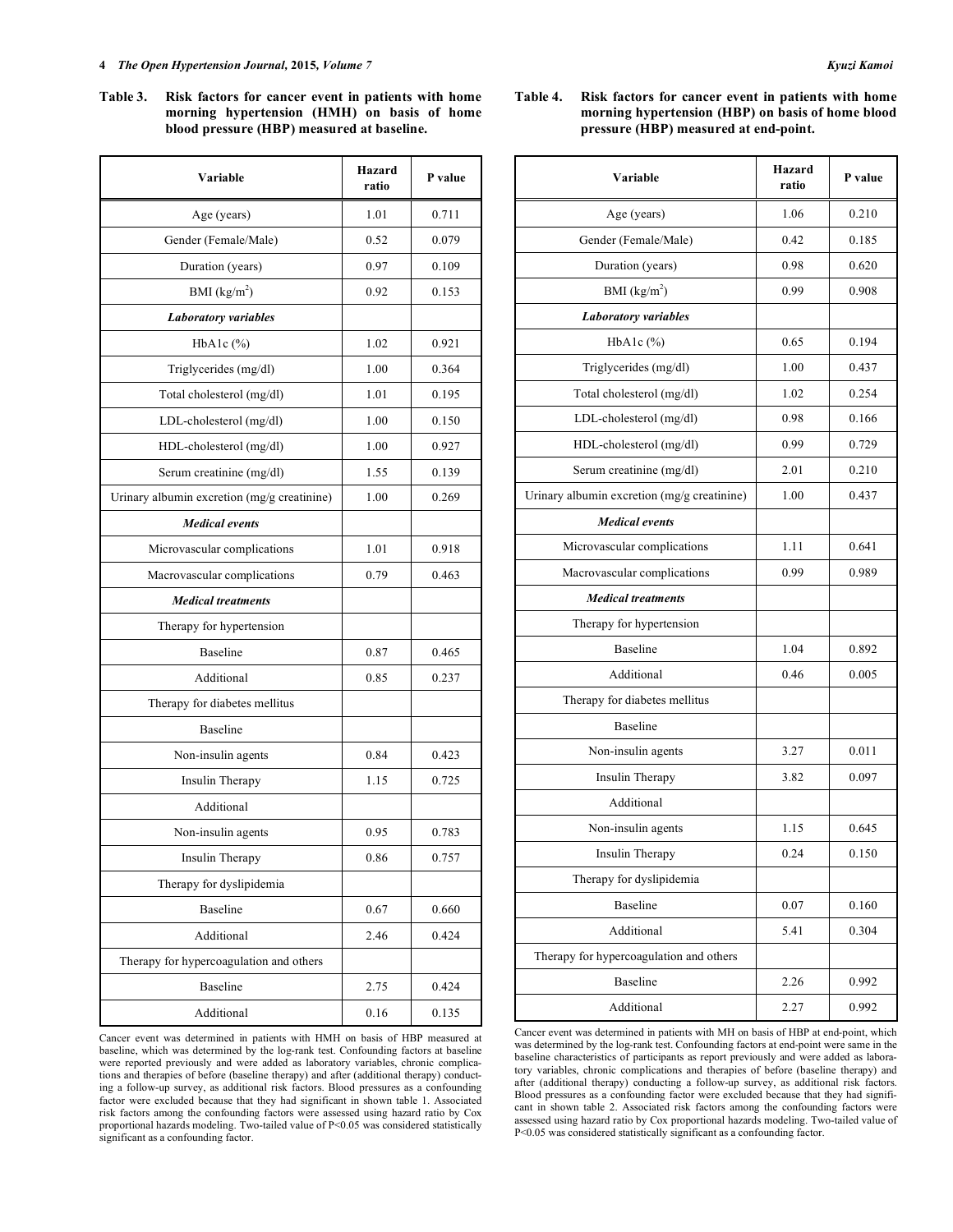# **CONCLUSION**

Recent guidelines have recommended that threshold of blood pressure for HBP should be lower by 5-10 mmHg than that for CBP [16-18]. In this study, the same thresholds for HBP and CBP in groups were used based on guidelines in place when this study began [3, 4]. Nevertheless, the cumulative event of death was about twice as high in patients with HMH compared to patients with HMN [4]. The leading cause of death was due to cancer as previous reports [3, 4].

In terms of cancer's event, this study indicates that although in baseline incidence of cancer was small, the incidence was increased over 10 years, and elevated blood pressure may be related to cancer, particularly HMH. Further, the result showed that confounding factor is diabetes mellitus, as confounding factor is also additional therapy for HT, but the hazard ratio was less than 1.0. Although many mechanisms of a relation with hypertension and cancer were proposed [9, 10], the detailed mechanism is unknown. If cancer may give an internal stress to such patients, the stress may induce elevation of blood pressure. Thus, the elevated blood pressure may reflect sharper in HMH than CH.

All findings indicated that HMH may be keenly reflected the state of cancer event in patients with T2DM than CH. When we meet with such patients, it is important that cancer may be one of many causes for HMH in Japanese patients with T2DM.

# **LIMITATIONS OF THIS STUDY**

First, the numbers of patients participated and the events occurring over 10 years were heterogeneous and small. Therefore, we were unable to survey outcomes and compare differences among groups of patients with HMH, HMN, CH and CN measured at baseline as a cohort study, which would have provided clinically valuable information.

Second, there was no evening or 24-hour blood pressure measurement. Instead, we classified patients into HT or NT groups based on HBP and CBP, and compared differences in cumulative events between these groups. These patients' classifications obviously overlapped.

Third, for ethical reasons, most patients received treatment with anti-hypertensive agents and other medications during follow-up [3, 4]. Therefore, we were unable to examine outcomes without changing treatments from baseline over 10 years and determine whether these drugs influenced outcomes of events. At baseline, 49% of subjects were receiving antihypertensive treatment, whereas at end-point, 65% of subjects were receiving antihypertensive treatment. Conventionally, antihypertensive drugs are prescribed in the day time on basis of CBP, but currently, we prescribe antihypertensive drugs before going to bed on basis of HBP [3, 4]. Therefore, it can be argued that it is not appropriate to classify patients who had been taking antihypertensive drugs into groups with HT and NT, as this may introduce a bias in comparisons between CBP and HBP measurements.

Fourth, the prognostic values of CBP and HBP should be assessed as not only categorical data, but also continuous data. The analysis using continuous variables may give more significant meaning, but in this study, blood pressure as a continuous variable showed high fluctuations and the numbers of participants was small. Accordingly, this type of analysis was not done in this study.

In conclusion, HMH may be reflected more keenly state of cancer event than CH, which is superior to CH. When we meet with such patient, it is important that cancer may be one of many causes for HMH in Japanese patients with T2DM.

# **CONFLICT OF INTEREST**

The authors confirm that this article content has no conflict of interest.

#### **ACKNOWLEDGEMENTS**

Declared none.

#### **ABBREVIATIONS**

| CBP               |     | Clinic blood pressure     |
|-------------------|-----|---------------------------|
| <b>CH</b>         |     | Clinic hypertension       |
| CN                | $=$ | Clinic normotension       |
| <b>DBP</b>        | $=$ | Diastolic blood pressure  |
| HbAlc             | =   | Glycated hemoglobin A1c   |
| <b>HBP</b>        | $=$ | Home blood pressure       |
| <b>HMH</b>        | =   | Home morning hypertension |
| <b>HMN</b>        | $=$ | Home morning normotension |
| <b>SBP</b>        | =   | Systolic blood pressure.  |
| T <sub>2</sub> DM |     | Type 2 diabetes mellitus  |

#### **REFERENCES**

- [1] Kamoi K, Miyakoshi M, Soda S, Kaneko S, Nakagawa O. Usefulness of home blood pressure measurement in the morning in type 2 diabetic patients. Diabetes Care 2002; 25: 2218-23.
- [2] Kamoi K, Imamura S, Kobayashi T. Usefulness of home blood pressure measurement in the morning in type 1 diabetic patients. Diabetes Care 2003; 26: 2218-23.
- [3] Kamoi K, Ito T, Miyakoshi M, Minagawa S, Kimura K. Usefulness of home blood pressure measurement in the morning in patients with type 2 diabetes: long-term results of a prospective longitudinal study. Clin Exp Hypertens 2010; 32: 184-92.
- [4] Kamoi K. Usefulness of morning home blood pressure measurements in patients with type 2 diabetes mellitus: results of a 10-year, prospective, longitudinal study. Clin Exp Hypertens 2014; Apr 30. [Epub ahead of print].
- [5] Giovannucci E, Harlan DM, Archer MC, *et al.* Diabetes and cancer: a consensus report. Diabetes Care 2010; 33: 1674-85.
- [6] Yeh HC, Platz EA, Wang NY, Visvanathan K, Helzlsouer KJ, Brancati FL. A prospective study of the associations between treated diabetes and cancer outcomes. Diabetes Care 2012; 35: 113-8.
- [7] Zelenko Z, Gallagher EJ. Diabetes and Cancer. Endocrinol Metab Clin North Am 2014; 43: 167-85.
- [8] Fraeman HK, Nordstrom LB, Luo W, Sarah HL, Shantakumar S. Incidence of new-onset hypertension in cancer patients: a retrospective cohort study. Int J Hypertens 2013; Article ID 379252; 10.
- [9] Hamet P. Cancer and hypertension. An unresolved issue. Hypertension 1996; 28: 321-4.
- [10] Mouhayar E, Salahudeen A. Hypertension in cancer patients. Tex Heart Inst J 2011; 38: 263-5.
- [11] World Health Organization. Definition, diagnosis and classification of diabetes and its complications. Part 1: diagnosis and classifica-